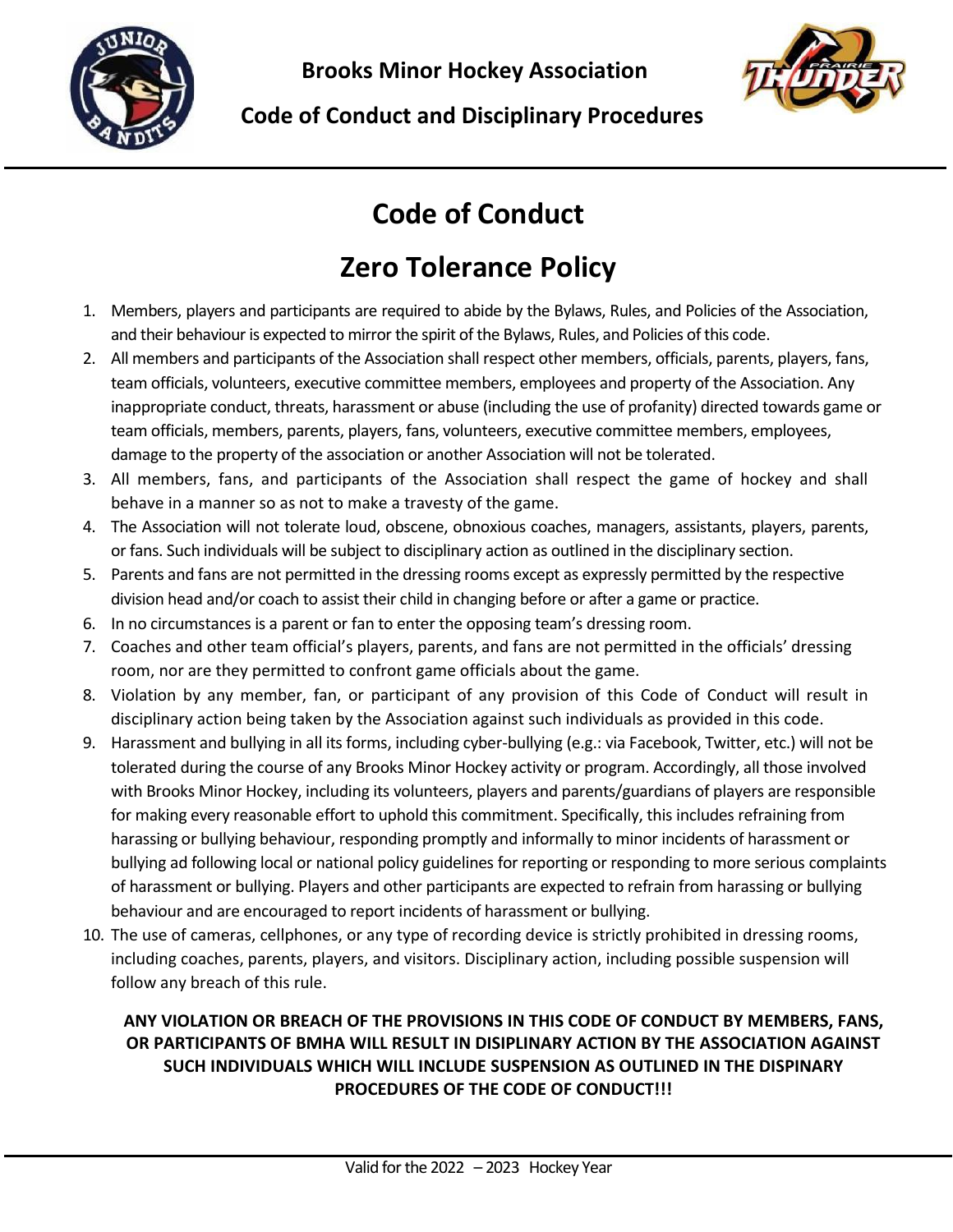

**Brooks Minor Hockey Association**



#### **Code of Conduct and Disciplinary Procedures**

## **Discipline Policy**

All members, players, participants, and fans are expected to abide by BMHA's Code of Conduct. Violation of the Code of Conduct will result in disciplinary action being taken by the board.

Failure to comply with the Code of Conduct will result in the following disciplinary actions for **players, parents, guardians.**

 $1_{\text{st}}$  Offence – Minimum of 1 week (7 days) suspension to maximum of thirty (30) days suspension from participation in any and all Brooks Minor Hockey activities. This includes all practices, dry land training, exhibition, games, league games, arenas, tournaments as well as any team functions hosted by Minor Hockey.

 $2<sub>nd</sub>$  Offence or Failure to comply with 1<sup>st</sup> offence action items will result in – Instant removal of the offending player, parent(s), or guardian(s) from any and all activities within Brooks Minor Hockey Association, for 1 year from the date of infraction.

 $3$ <sup>rd</sup> Offence or Failure to comply with 1<sup>st</sup> and 2<sup>nd</sup> offense action items will result in – Instant removal of entire family (all family members) from any and all activities within Brooks Minor Hockey Association, for 1 year from the date of infraction.

Parent(s)/ guardians(s) and player Code of Conduct signed is good for one season. One season is from May  $1<sup>st</sup>$ to the following year April 30.

Physical abuse of another person will carry indefinite suspension from all Brooks Minor Hockey events until reviewed by Brooks Minor Hockey Association for further discipline.

A complaint must be in writing, must identify the Discipline Issue by providing a summary of the incident and must identify the complainant. It should be delivered in person to a member of the BMHA executive, emailed to [secretary@brooksminorhockey.com](mailto:secretary@brooksminorhockey.com) or faxed to (403)362-8217

Once a formal complaint has been received it will be forwarded to the BMHA executive board. all disciplinary hearings are to be held in camera and documented.

**All formal complaints will be documented and kept on file for the duration of the offender's time in Brooks Minor Hockey.**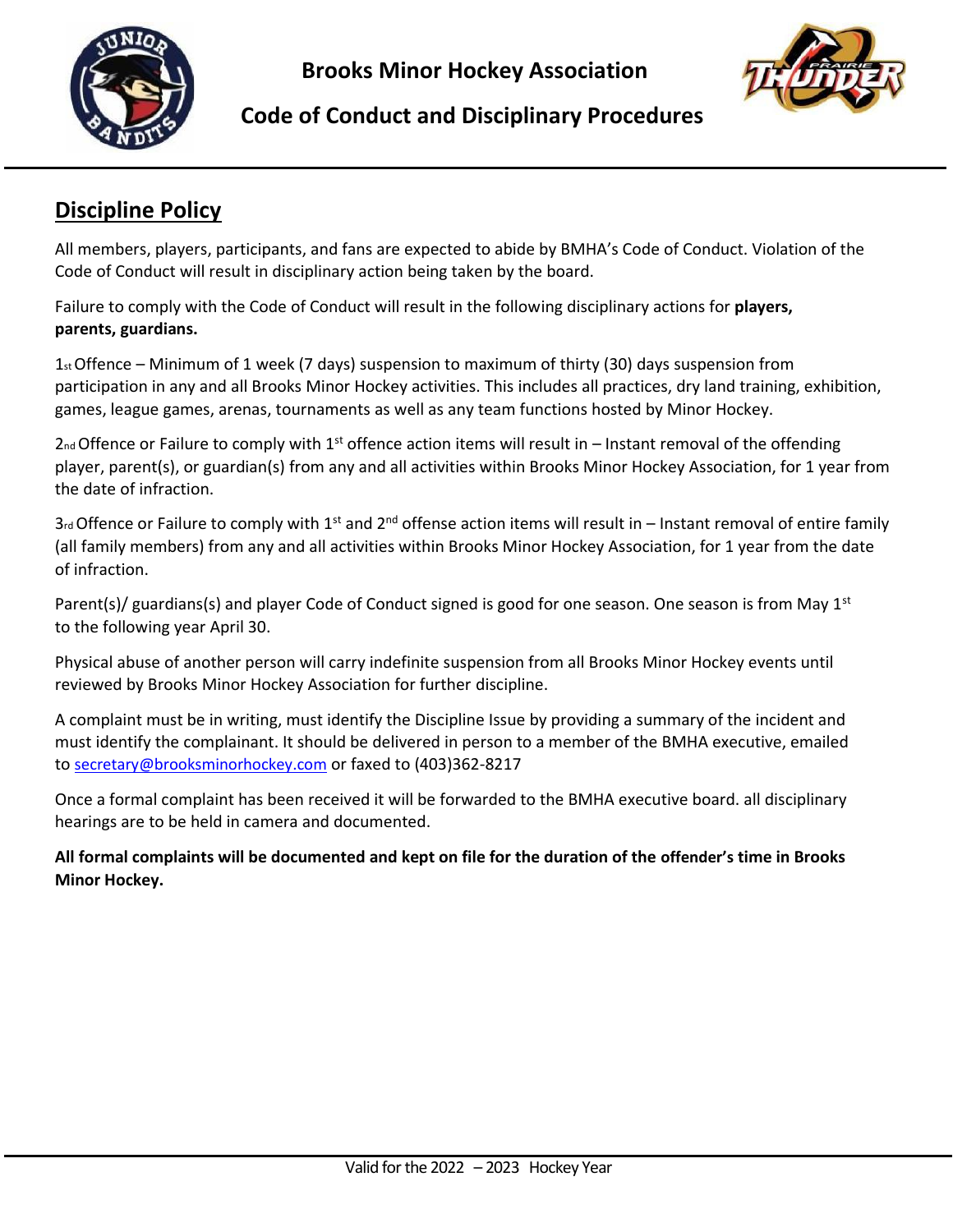

**Brooks Minor Hockey Association**



#### **Code of Conduct and Disciplinary Procedures**

### **Communication Protocol**

**Prior to reporting and or filing a complaint all members must wait 24 hours and then submit their concern. If the 24 hour policy is not adhered to, this offence will be subject to a 1st offence condition, and will be decided on by Brooks Minor Hockey for discipline action length.**

**Parent** -\* **Manager/Coach** -\* **Division Director/and or CAHL Director** -\* **Vice President and/or President Manager/Coach** -\* **Division Director/and or CAHL Director**-\* **Vice President and/or President** -\* **Hockey Alberta**

### **Appeal Process**

**Should either the complainant or respondent feel that a decision of the Disciplinary Committee has not satisfactorily resolved the issue, the decision may be appealed to the Appeals Committee, which is to be comprised of President, League Director, and a 3rd Party Member. The BMH secretary will also attend as a neutral party for documentation. Appeals are to be made in written form within three days of the verbal rendering of the decision of the Disciplinary Committee.**

**The Appeals Committee shall convene a meeting to hear the appeal within a reasonable period of time.**

**The Appeals Committee shall determine whether the appeal shall be in the form of a new hearing or whether it can be dealt with based upon the written material and summaries before the Discipline Committee. The Appeals Committee may request further written material from the complainant and/or respondent or their witnesses.**

**The Appeals Committee may dismiss the appeal, grant the appeal, or vary the decision of the Disciplinary Committee to lessen or increase the discipline imposed to ensure that such discipline is fair and reasonable in all of the circumstances.**